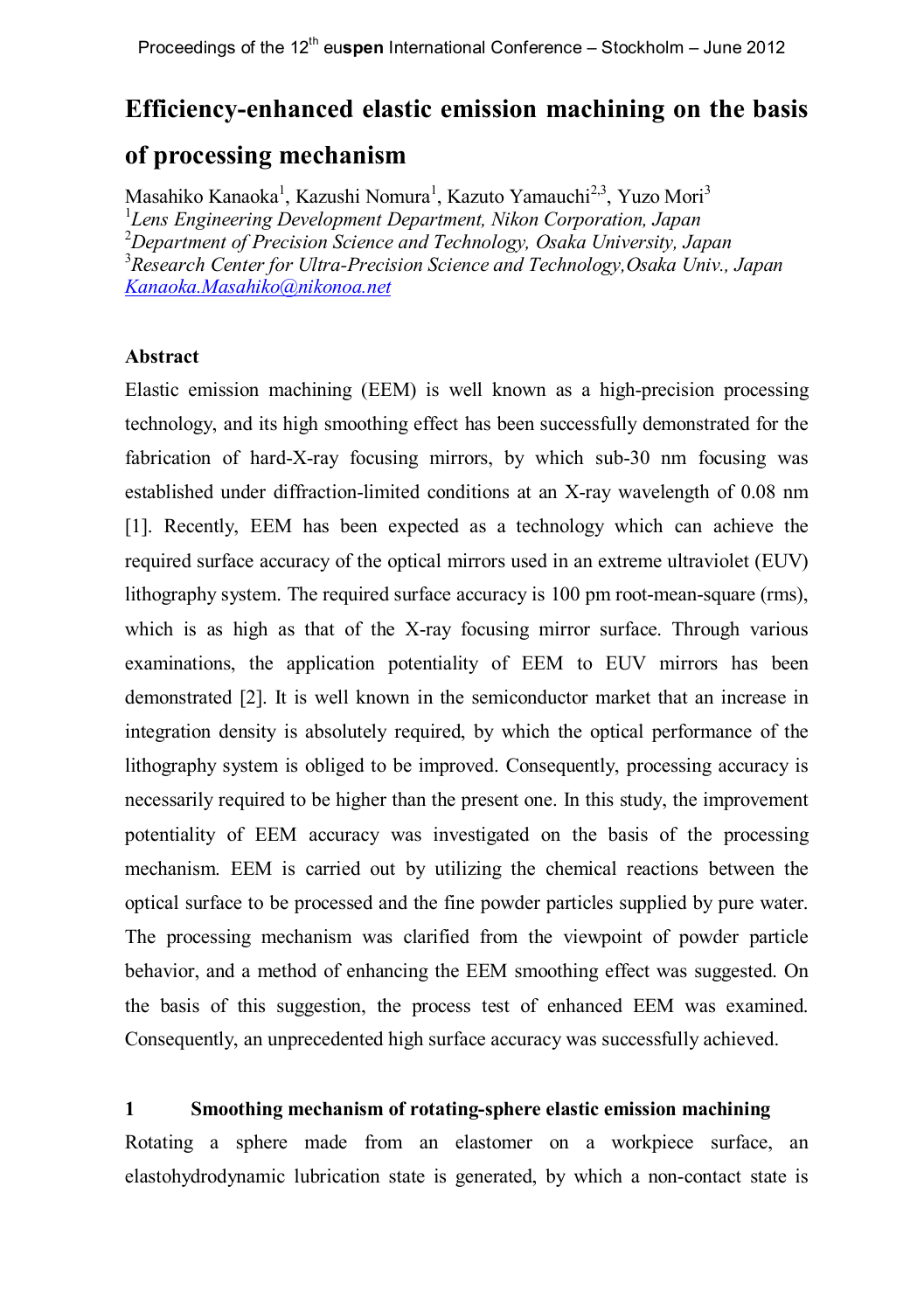maintained between both surfaces, and powder particles can be supplied to the workpiece surface by a pure water flow. The distribution of water flow can be calculated using the elastohydrodynamic lubrication (EHL) theory [3], and accordingly the particle behavior which is strongly affected by a fluid drag force is assumed. In this section, the roughness reduction mechanism of EEM is investigated from the viewpoint of the particle behavior.

#### **1.1 Powder particle behavior**

Figure 1 shows the fluid flow distribution calculated based on the EHL theory, which is a section view of the EEM processing point. The sphere rotates in a counterclockwise direction in the figure, and the center of the rotating sphere is on the *z*-axis. With respect to the fluid flow in the lubrication area, the velocity component of the *x*-axis is four orders of magnitude larger than that of the *z*-axis, indicating that powder particles strongly tend to flow parallel to the workpiece surface. Moreover, an approximately linear shear flow exists in the lubrication area as follows. When  $z \sim 0$ um (near the workpiece surface) and  $z \sim 1$  um (near the rotating sphere surface), the fluid flow velocities are 0 m/s and 1 m/s, respectively. According to the shear rate, when a powder particle with a diameter of 100 nm is used in EEM, which is a typical condition, the particle velocity near the workpiece surface is calculated to be

approximately 0.1 m/s. In this situation, the kinetic energy of the flowing particles near the workpiece surface is equivalent to  $3.6 \times 10^{2}$  eV. which is two orders of magnitude lower than the binding energy of silicon. This finding indicates that the powder particles which flow in proximity to the workpiece surface do not have a sufficient energy to remove surface atoms physically, and that EEM is consistently promoted chemically.



Figure 1: Distribution of fluid flow under lubrication state.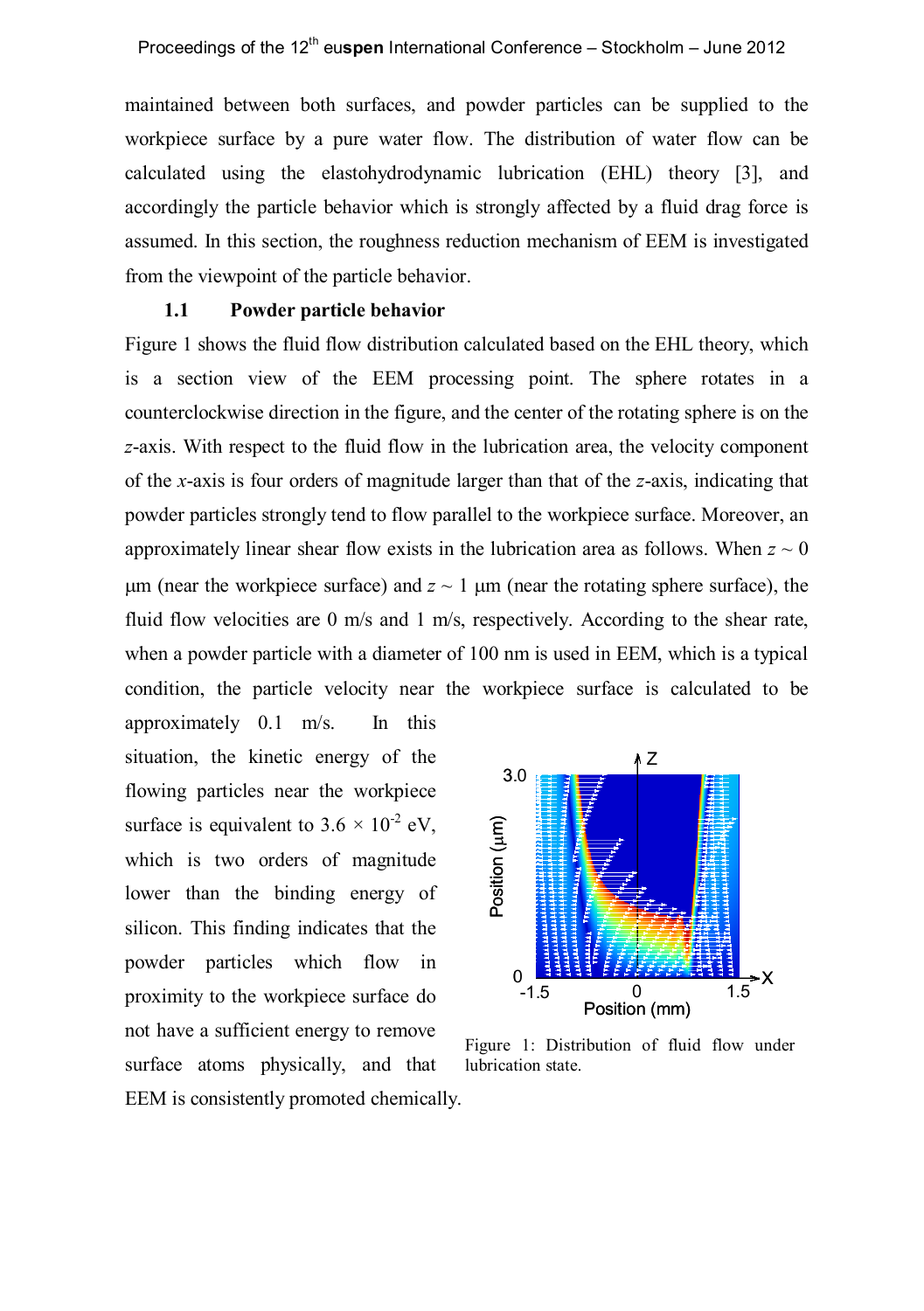**1.2 Roughness improvement** The improvement in surface roughness is investigated. EEM is processed on a workpiece surface with a periodic structure of  $1.5 \text{ µm}$  dimension, which is made of  $SiO<sub>2</sub>$ , and the changes in surface roughness are observed. Figure 2 shows the surface profiles measured by atomic force microscope (AFM) with changes in process time. It is found that roughness improvement occurs selectively at the topmost site of the workpiece surface. To realize the phenomenon that particles with a dimeter of 100 nm reduce the roughness in the wavelength range of 1.5 µm, particles should move straight parallel to the workpiece surface and come in contact with the topmost site. Therefore, the validity of the powder particle behavior assumed above can be considered sufficient.



Figure 2: Changes in surface roughness with periodic structure.

# **2 Enhancement of smoothing property**

In a conventional rotating-sphere EEM, a sphere rotates in a constant direction on a workpiece surface, which shows that only the powder particle flow with a constant direction induces surface removal. As shown in section 1, the particle powder behavior strongly affects surface roughness improvement, therefore the constant powder particle flow has a possibility to generate anisotropic surface error. The directionally averaged powder particle flow can be suggested as a method of resolving the anisotropic error and is expected to enhance the smoothing effect of EEM.